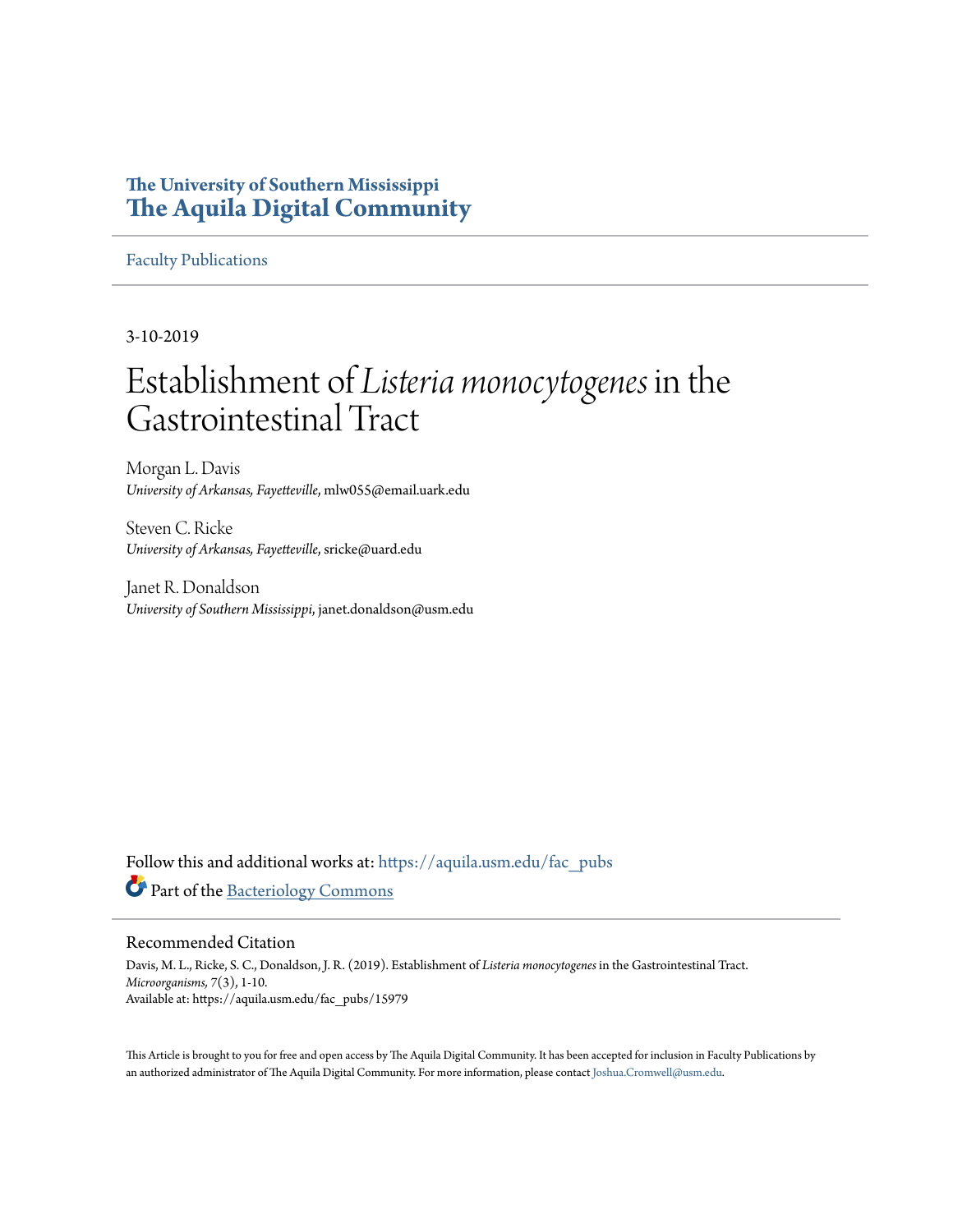

*Review*



# **Establishment of** *Listeria monocytogenes* **in the Gastrointestinal Tract**

# **Morgan L. Davis <sup>1</sup> , Steven C. Ricke <sup>1</sup> and Janet R. Donaldson 2,\***

- <sup>1</sup> Center for Food Safety, Department of Food Science, University of Arkansas, Fayetteville, AR 72704, USA; mlw055@email.uark.edu (M.L.D.); sricke@uark.edu (S.C.R.)
- <sup>2</sup> Department of Cell and Molecular Biology, The University of Southern Mississippi, Hattiesburg, MS 39406, USA
- **\*** Correspondence: Janet.Donaldson@usm.edu; Tel.: +1-601-266-6795

Received: 5 February 2019; Accepted: 5 March 2019; Published: 10 March 2019



**Abstract:** *Listeria monocytogenes* is a Gram positive foodborne pathogen that can colonize the gastrointestinal tract of a number of hosts, including humans. These environments contain numerous stressors such as bile, low oxygen and acidic pH, which may impact the level of colonization and persistence of this organism within the GI tract. The ability of *L. monocytogenes* to establish infections and colonize the gastrointestinal tract is directly related to its ability to overcome these stressors, which is mediated by the efficient expression of several stress response mechanisms during its passage. This review will focus upon how and when this occurs and how this impacts the outcome of foodborne disease.

**Keywords:** bile; Listeria; oxygen availability; pathogenic potential; gastrointestinal tract

### **1. Introduction**

Foodborne pathogens account for nearly 6.5 to 33 million illnesses and 9000 deaths each year in the United States [\[1\]](#page-6-0). There are over 40 pathogens that can cause foodborne disease. The six most common foodborne pathogens are *Salmonella*, *Campylobacter jejuni*, *Escherichia coli* O157:H7, *Listeria monocytogenes*, *Staphylococcus aureus*, and *Clostridium perfringens*. Together, these six pathogens are responsible for \$2.9 to 6.7 billion in medical expenses in the United States each year [\[2\]](#page-6-1). Of these pathogens, *L. monocytogenes* possesses one of the highest mortality rates, suggesting a need for the understanding of its pathogenicity [\[3\]](#page-6-2).

*L. monocytogenes* is a Gram positive, foodborne pathogen that was first identified in 1924 and later established as the causative agent of listeriosis in 1989 [\[4,](#page-6-3)[5\]](#page-6-4). The severity of listeriosis can range from gastroenteritis to meningitis or encephalitis, septicemia or fetal infections [\[6\]](#page-6-5). Listeriosis has an approximate 20% mortality rate in the United States, where those most susceptible include the young, elderly, immunocompromised, and pregnant [\[3,](#page-6-2)[7\]](#page-6-6).

*L. monocytogenes* is found as a saprophyte in nature yet can tolerate the stressors encountered within the mammalian gastrointestinal tract, and also the food-processing environment [\[3,](#page-6-2)[7\]](#page-6-6). According to the 2009 FDA Food Code, the food industry currently uses a combination of modified atmospheric and vacuum packaging, which helps to inhibit the growth of pathogens with a combination of oxygen, carbon dioxide and nitrogen. The inhibition of pathogenic organisms is accomplished by a higher concentration of carbon dioxide than oxygen within packaging after processing [\[8\]](#page-6-7). However, *L. monocytogenes* is able to overcome exposure to variations in oxygen concentrations that occur during processing and packaging of food.

*L. monocytogenes* can also tolerate the multiple stressors encountered within the gastrointestinal tract. These include bile salts, variations in pH, and available oxygen [\[9–](#page-6-8)[11\]](#page-7-0). The initial stressor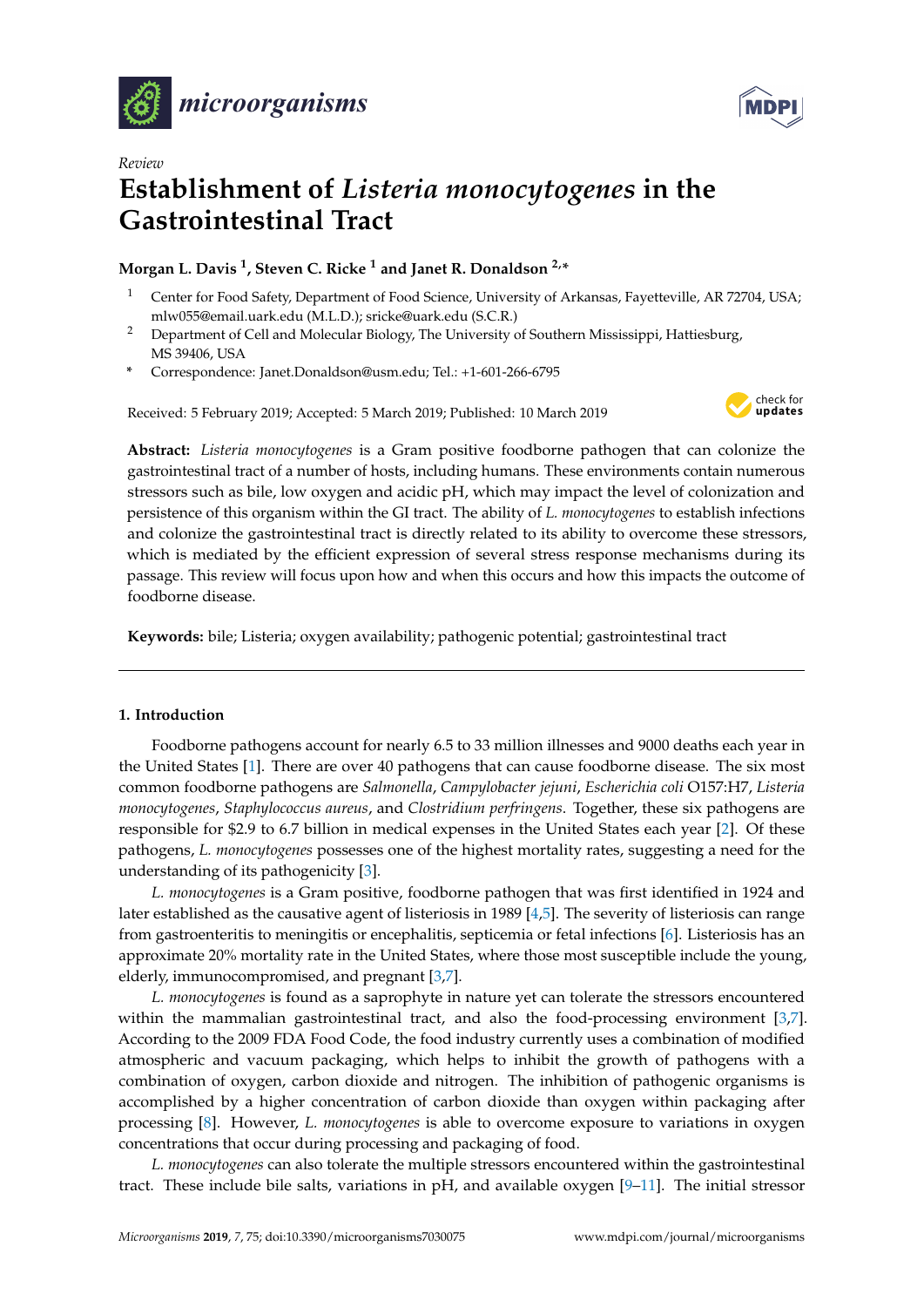encountered following the consumption of food contaminated with *L. monocytogenes* is acidic conditions within the stomach, followed by bile within the intestines. Once in the gastrointestinal tract, *L. monocytogenes* has been shown to invade into the intestinal epithelial cells by the use of internalins A (InlA) and B (InlB) through Peyer's patches [\[12](#page-7-1)[,13\]](#page-7-2), intestinal villi [\[14\]](#page-7-3) and goblet cells [\[15\]](#page-7-4). This ability to invade allows *L. monocytogenes* to disperse through the body through the use of lymphoid cells [\[13\]](#page-7-2). After reaching the liver, *L. monocytogenes* is able to translocate into the gallbladder through bile canaliculi, where it can replicate extracellularly [\[16](#page-7-5)[,17\]](#page-7-6). This allows for the recycling and re-entry of *L. monocytogenes* cells into the gastrointestinal tract through the biliary ducts [\[17\]](#page-7-6). Furthermore, *L. monocytogenes* has the capability of surviving and growing at temperatures ranging from 0.4 ◦C to 45 °C and pH ranging from 4.0 to 9.6 [\[18](#page-7-7)[,19\]](#page-7-8).

This review will describe the current literature as it relates to the genetics of *L. monocytogenes*, the bile induced stress response, and the impact of oxygen availability on survival in the gastrointestinal tract. The first section is a brief description of *L. monocytogenes* lineages and genomics. Because survival mechanisms and stress responses vary between strains, extensive genomic characterization of different serovars has been done in order to understand pathogenesis. The second section of this review will explore the antimicrobial conditions encountered within the mammalian host, specifically the high concentration of bile salts in the gastrointestinal tract and defense mechanisms that assist in the survival of *L. monocytogenes* against bile. The final section will focus on oxygen availability as an environmental factor that influences the regulation of stress response genes and virulence factors.

#### **2. Serovars of Listeria monocytogenes**

There are four genetic lineages and thirteen serovars of *L. monocytogenes* [\[20](#page-7-9)[,21\]](#page-7-10). The majority of *L. monocytogenes* isolates are part of the lineages I and II and were first characterized in 1989 [\[22\]](#page-7-11). Two additional lineages, III and IV, have subsequently been identified in 1995 and 2008, respectively [\[23,](#page-7-12)[24\]](#page-7-13). Lineage I consists of serovars 1/2b, 3b, 3c, and 4b. Lineage II consists of serovars 1/2a, 1/2c, and 3a. Serovars 4a, 4b, and 4c comprise lineages III and IV. Serovars 1/2a, 1/2b, 1/2c and 4b make up roughly 90% of human listeriosis cases [\[25\]](#page-7-14). Serovar 4b is responsible for most foodborne outbreaks and sporadic cases [\[26\]](#page-7-15). Therefore, these serovars may possess specific virulence factors that improve the capability of particular strains to cause systemic infections, such as the ability to invade intestinal epithelial cells [\[27\]](#page-7-16).

The genome content of 113 strains has been analyzed using DNA macroarray hybridizations. Only the presence or absence of genes were observed. Results indicated that many of the genomic differences between these strains were associated with surface proteins and genes involved in sugar metabolism [\[28\]](#page-7-17). These could serve as genes necessary for adaptation to various environments, including virulence factors required for intracellular replication [\[29\]](#page-7-18). Genomic analysis of serovar 4b revealed a group of surface protein genes that are specific to *L. monocytogenes.* These include *inlA*, *inlB*, *inlC*, *inlG*, *inlH*, *inlE*, and *inlF* [\[28\]](#page-7-17). Interestingly, analysis of serovar 4a, which is mostly associated with animal cases of listeriosis, revealed a lack of internalin genes aside from *inlAB* thus reflecting their lower potential to cause disease in humans [\[28\]](#page-7-17).

Proteins involved in the phosphotransferase system (PTS) of glucose have been shown to influence the expression of virulence genes [\[30\]](#page-7-19). PrfA is the major regulator of virulence in *L. monocytogenes*, where it controls the expression of multiple genes including those encoding listeriolysin O and ActA, both of which are involved in cell-to-cell dissemination and invasion [\[31,](#page-7-20)[32\]](#page-8-0). Through the decrease in expression of PTS operons and transport of sugars when PrfA is overexpressed, it is possible that PrfA activity is controlled by a direct interaction with the PTS [\[33\]](#page-8-1). PTS (mannose) contributes to the down regulation of virulence gene transcription in glucose medium [\[34\]](#page-8-2). However, a genetic analysis of several strains indicated that β-glucoside-specific PTS was not found in lineage II, which is made up of serovars 4b, 4d, 4e, 7, 1/2b, and 3b [\[28\]](#page-7-17). Therefore, another PTS system must be utilized in the regulation of the PrfA regulon in these serovars of lineage II. Specifically, serovar 4b may have evolved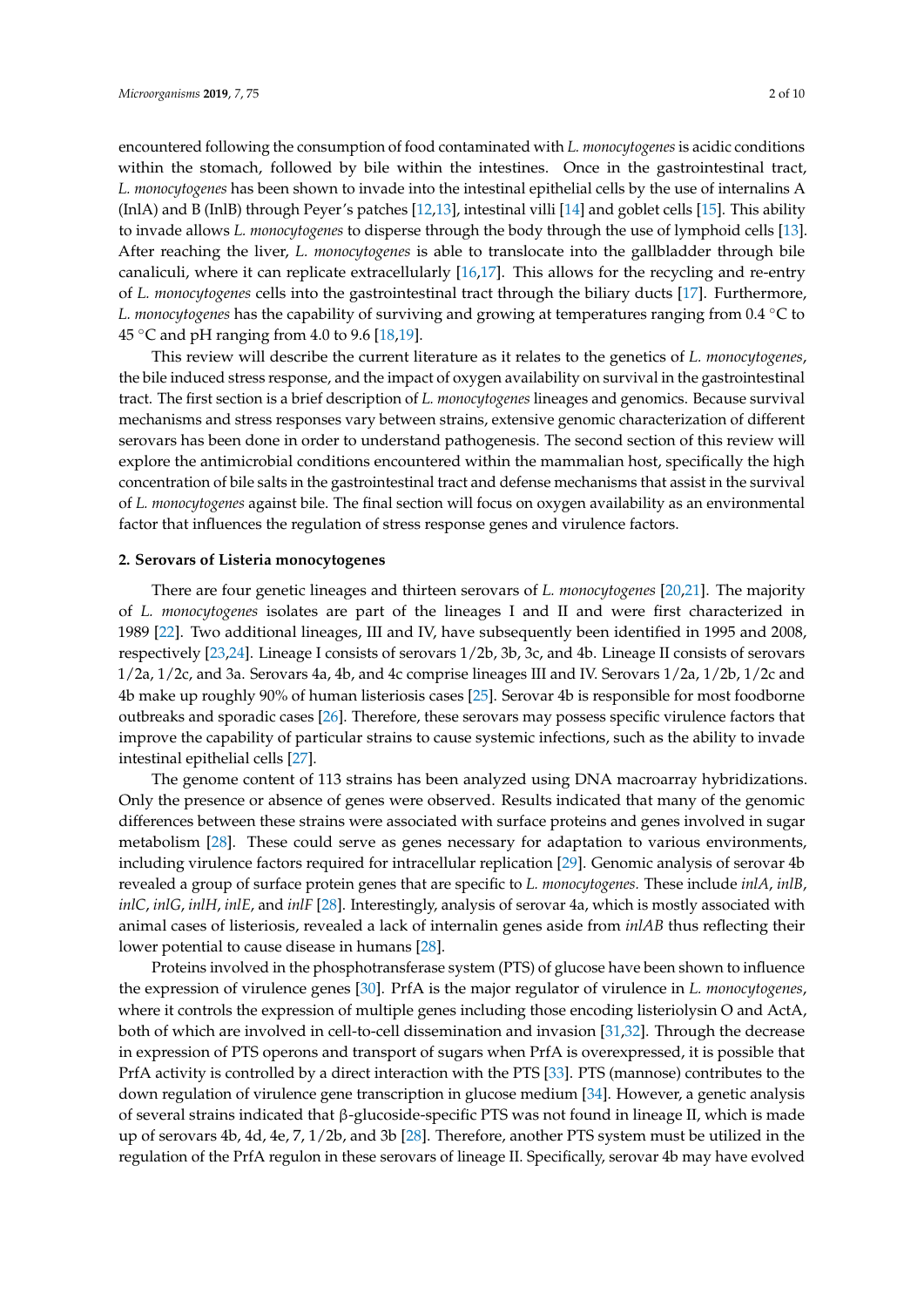other PTSs that are more efficient within a mammalian host due to its prevalence in hospital cases and deaths.

A recent genomic comparison between serovars 1/2a demonstrated the conservation of multiple genes associated with virulence including internalins, PrfA, and various sRNAs [\[35\]](#page-8-3). Mutations were found in PrfA in EGD-e compared to EGD [\[35\]](#page-8-3). This indicates that genomic analyses alone cannot determine pathogenic potential. Sigma B, an alternative stress factor controlled by PrfA, has been shown to contribute to virulence [\[36\]](#page-8-4). An overexpression of both PrfA and sigma B have been observed in lineage II serovars [\[37](#page-8-5)[,38\]](#page-8-6). This could be associated with the fact that these are isolates known to inhabit and adapt to multiple environments (inside or outside a host). Though sigma B was identified in lineage I and III but not IV, expression was decreased upon exposure to acidic (pH 2.5) and oxidative stress. Another recent study compared the genomes of 4b strains to determine links related to outbreaks of *L. monocytogenes* [\[39\]](#page-8-7). This study identified three clades among the 4b strains tested, 28 SNPs were found that were unique to 4b variant strains of that were not present in lineage II among the lmo037-lmo037 region. Genomic comparisons between these strains indicated that the majority of genes unique to the 4bV strains included primarily hypothetical and phage related genes. Seven were found to be internalin or internalin-like genes and others may be involved in survival in unique environments, such as ferrous iron transport. In addition to relatedness among clades, another study indicated relatedness of 4bV strains based on geographic location [\[40\]](#page-8-8).

Recently, a genome-scale metabolic model was completed against 6 different strains of *L. monocytogenes* [\[41\]](#page-8-9). There were 1,116 metabolites contained in the 6 strains. Unique metabolites were found in strain J2-064 (p-Hydroxybenzaldehyde) and serovar 1/2a strains tested (Toxopyrimidine). There were also differences in the nutrients utilized between the strains tested that indicated serovar specific differences.

Another recent study identified that 8 genes were highly significantly associated with food isolates from lineage II [\[42\]](#page-8-10). In this study, 174 isolates were compared to identify genes and SNPs that were associated with food or clinical isolates. The 8 genes identified were mostly hypothetical genes. It is necessary to further characterize these genes to determine the role they have in *L. monocytogenes* survival. Additionally, of the isolates analyzed, 45 out of 125 stress related genes were either missing or truncated in some isolates. There are also differences in the presence of internalization genes. For instance, lmo1082 occurs more frequently in lineage II than lineage I, yet lmo0320 was found more frequently among lineage I than lineage II. This indicates a necessity for characterizing isolates from various serovars based on their infection ability as a means to determine similarities among serovars.

There are both technical and functional limitations in analyzing the genome for pathogenic potential. Possession of genes related to virulence may not necessarily correlate with pathogenic potential. In order to determine the function of a gene product, it is necessary to examine expression under various conditions. One must also consider the presence of hot spots (regions with elevated recombination rates) within the genome that can continually alter the gene sequences.

#### **3. Acidity Induced Stress Response**

Upon ingestion, *L. monocytogenes* encounters the stressor of acidic conditions within the stomach as a first barrier to bacterial invasion. Several mechanisms have been acquired in order to overcome this environment, including the acid tolerance response (ATR) and the glutamate decarboxylase system (GAD). According to O'Driscoll and colleagues (1996), survival assays showed that a pre-exposure to a pH of 5.5 increased the resistance of *L. monocytogenes* to a pH of 3.5. This suggests that the ATR assists in tolerance of acidic conditions after adaptation [\[43\]](#page-8-11). The ATR two-component pathway also provides cross protection of *L. monocytogenes* against high temperatures, oxidative and osmotic stress [\[43\]](#page-8-11). Through this protection, survival following exposure to stressors found throughout the gastrointestinal tract is increased and thus may be essential to the ultimate development of listeriosis.

The GAD system has been thoroughly characterized and found to assist in acid tolerance. Upon exposure to low pH, glutamate is converted to  $\gamma$ -aminobutyrate (GABA) [\[44\]](#page-8-12). This reaction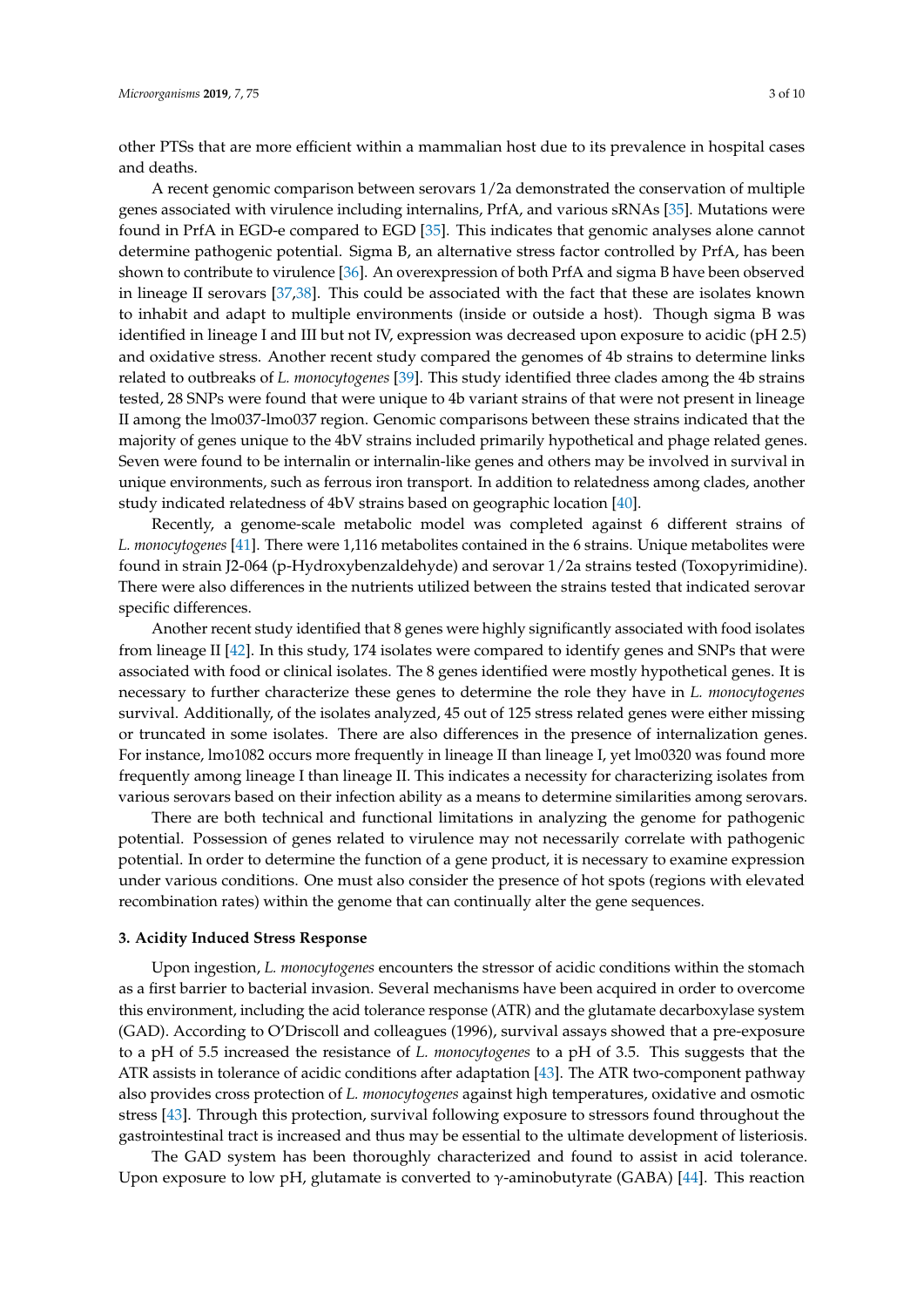occurs through the consumption of protons which reduces the proton concentration in the cell resulting in lower pH [\[44\]](#page-8-12). Not all *L. monocytogenes* strains possess the GAD system; it has been shown to be required by certain strains for maintaining homeostasis within gastric juices [\[45\]](#page-8-13). The expression of GAD is induced upon exposure to chloride ions, low pH and anaerobiosis [\[46–](#page-8-14)[48\]](#page-8-15). Activation of GAD is stimulated within the stomach upon exposure to low pH but provides cross protection against anaerobiosis and bile salts within the small intestine and potentially the gall bladder. However, recent studies have shown that acid shock at low temperatures of 25 ◦C may induce *prfA* [\[49\]](#page-8-16). This suggests that low pH could serve as a trigger for the expression of virulence and stress response.

#### **4. Bile Induced Stress Response**

Bile is produced in the liver, stored in the gall bladder, and released into the small intestine upon ingestion of food; bile is composed of pigments, cholesterol, bile salts, and water. Bile salts are saturated, hydroxylated C-24 cyclopentanophenanthrene sterols that are synthesized in the hepatocytes from cholesterol as chenodeoxycholic acid and cholic acid [\[50\]](#page-8-17).

Bile is released from the liver through the left and right hepatic ducts forming the common duct, which connects to the gall bladder. Once in the gall bladder, the bile is concentrated by as much as 5 to 10-fold through the removal of water and electrolytes [\[51](#page-8-18)[,52\]](#page-9-0). Bile salts are further metabolized by conjugation to glycine or taurine, which decreases their p*K*<sup>a</sup> value to about 5 [\[50\]](#page-8-17). After a meal, bile from the gall bladder is released into the common duct where it enters the duodenum of the small intestine [\[52\]](#page-9-0). Once bile is secreted into the intestinal tract, a majority of bile salts are reabsorbed and recycled through the enterohepatic circulation [\[53\]](#page-9-1).

Bile salts are amphipathic molecules that have been shown to possess antimicrobial properties; bile salts have been shown to degrade viral and bacterial membranes containing lipids and also induce DNA damage [\[54](#page-9-2)[–56\]](#page-9-3). In order for enteric pathogens to survive, they must possess mechanisms to resist these antimicrobial effects of bile salts. *L. monocytogenes* possesses numerous mechanisms to allow for resistance against bile, including the bile salt hydrolase *bsh* [\[57](#page-9-4)[,58\]](#page-9-5), the general stress response sigma factor *sigB* [\[51,](#page-8-18)[59\]](#page-9-6), the bile exclusion system *bilE* [\[60\]](#page-9-7), and virulence regulator *prfA* [\[58\]](#page-9-5). The bile salt hydrolase catalyzes the deconjugation of bile acids and is produced by several Gram-negative and Gram-positive enteric bacteria such as *Enterococcus* [\[61\]](#page-9-8) and *Lactobacillus* [\[62\]](#page-9-9). This deconjugation occurs through the hydrolysis of an amide bond that links bile acids to their amino acid conjugate glycine or taurine [\[63\]](#page-9-10). Studies have also shown that deletion of the *bsh* gene reduces the ability of *L. monocytogenes* to cause systemic infections by reducing the colonization potential within the gastrointestinal tract [\[57](#page-9-4)[,58\]](#page-9-5). This demonstrates the importance of the bile salt hydrolase as one of the first defenses used to overcome stressors encountered within the gastrointestinal tract [\[57](#page-9-4)[,58\]](#page-9-5).

The general stress response sigma factor *sigB* is involved in regulating the expression of osmolyte transporters, such as OpuC, and is also involved in regulating processes needed for survival during oxidative stress, reduced pH, and starvation. The *sigB* transcription factor also serves as a positive regulator of factor A (PrfA), thus leading to the activation and regulation of major virulence factors [\[64\]](#page-9-11). Additionally, studies have shown a connection between *sigB* and the expression of genes related to bile resistance such as *bilE* and *bsh* [\[60](#page-9-7)[,65\]](#page-9-12). BilE, the bile exclusion system, serves to prevent bile from entering the cell. It is also LexA regulated [\[66\]](#page-9-13), indicating an association of bile resistance with the SOS response. LexA is auto-catalytically cleaved after interacting with RecA, which disrupts the DNA-binding portion of LexA resulting in DNA repair. PrfA serves as the virulence regulator and overlap has been identified between the *prfA* response and activation of stress response mechanisms similar to SigB [\[67](#page-9-14)[,68\]](#page-9-15).

Since bile is toxic to most pathogens, the gall bladder is usually a sterile environment. However, *L. monocytogenes* is able to overcome the toxicity of this environment and grow extracellularly. It has been proposed that extracellular growth within the gall bladder may provide an efficient route of transmission where the transit from the bile duct to the intestines could occur in as little as five minutes [\[17\]](#page-7-6). Expression of internalins were found to increase in avirulent strain HCC23 (internalin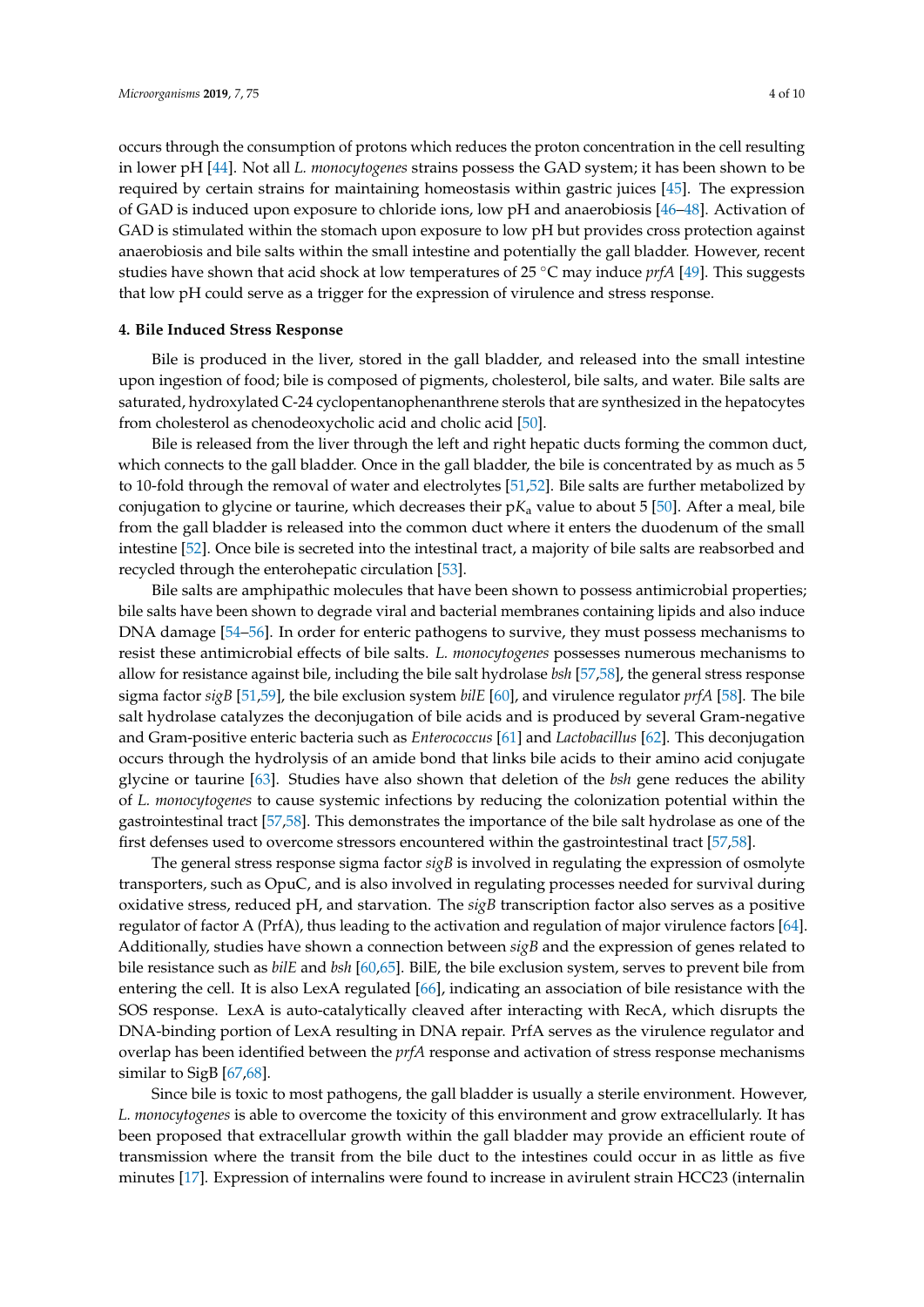A) but decrease in virulent strains [\[69\]](#page-9-16). This suggests that bile differentially regulates the invasive potential of *L. monocytogenes*.

#### **5. Anaerobiosis Induced Stress Response**

Oxygen availability varies throughout the gastrointestinal tract. In the gastrointestinal tract, the stomach is microaerophilic (1 to 3% oxygen) and becomes more anaerobic within the intestines [\[70\]](#page-9-17). Carbon dioxide is known to inhibit the growth of most bacteria [\[71\]](#page-9-18) and is found as a byproduct of reactions with acid in the stomach. The amount of carbon dioxide produced varies from individual to individual. Jydegaard-Axelson and colleagues [\[8\]](#page-6-7) observed an increase in the expression of genes needed for survival under acidic conditions and an increase in branch-chain fatty acids in the cell membrane when *L. monocytogenes* is cultured under elevated carbon dioxide and anaerobic conditions. In addition, gene expression changed for invasion-associated internalin proteins InlA and LmaA, which are involved in attachment and invasion of host mammalian cells. Therefore, the increase in expression of invasion proteins could be attributed to a preference to escape the acidic environment.

It has previously been concluded that atmospheric environmental factors could contribute to the ability of *L. monocytogenes* to survive in the presence of stressors [\[72\]](#page-9-19). Studies have demonstrated that the activity of the bile salt hydrolase increases under anaerobic conditions [\[58\]](#page-9-5). Buchanan and Klawitter [\[67\]](#page-9-14) observed that anaerobic conditions increased survival of *L. monocytogenes* under acidic conditions (pH 4.5). Also, oxygen restriction enhances growth at lower temperatures (approximately 19 ◦C). Together, these data suggest that oxygen availability could influence bile resistance and therefore the virulence capability of *L. monocytogenes.*

*L. monocytogenes* is a facultative anaerobe, which allows the bacterium to be able to undergo aerobic respiration, fermentation, and anaerobic respiration. However, this is still dependent upon the ability to respond to oxygen availability. This environmental sensing is typically controlled by a two-component signal transduction system which consists of a membrane bound sensor and a cytoplasmic response regulator [\[73\]](#page-10-0). Although little research has been conducted to analyze the connection of anaerobiosis to increased survival in the presence of stressors in *L. monocytogenes*, much is known about other Gram-positive organisms. In various Gram-positive bacteria, such as *Staphylococcus aureus*, *Bacillus subtilis*, and *Mycobacterium tuberculosis*, two-component systems have been shown to regulate metabolism and the expression of virulence factors in response to decreased oxygen concentrations [\[74–](#page-10-1)[76\]](#page-10-2). For instance, the SrrAB two-component system of *S. aureus* is involved in the activation of stress response proteins, specifically those involved in DNA repair, the oxidative stress response and the alternative sigma factor, SigB, in oxygen limited environments [\[77\]](#page-10-3). However, this activation is in conjunction with multiple two-component systems [\[78\]](#page-10-4).

The two-component system ResDE of *B. subtilis*, homologous to SrrAB in *S. aureus*, has been shown to regulate virulence factors, sporulation, and fermentation in *B. subtilis* [\[75](#page-10-5)[,76\]](#page-10-2). A homolog to *resD* has been characterized in *L. monocytogenes.* ResD was found to influence the activity of *prfA* in *L. monocytogenes,* which in turn alters the expression of several virulence genes, including *inlA* [\[79\]](#page-10-6). This suggests that ResD may be an important factor in the regulation of virulence factors and stress responses under low-oxygen conditions.

In *M. tuberculosis*, DosSR (DevSR) is a two-component system that consists of DosS histidine kinase and DosR response regulator. The DosSR system is induced under various levels of stress such as carbon starvation and heat shock [\[80\]](#page-10-7). DosSR is also induced by hypoxia, thus indicating that this is an oxygen sensor [\[81\]](#page-10-8). A recent genomic study identified DosP in *L. monocytogenes,* which is similar to the histidine kinase found in *M. tuberculosis,* suggesting that *L. monocytogenes* belong to the category of Gram-positives that possess an oxygen sensor [\[82,](#page-10-9)[83\]](#page-10-10). Similarity between Gram-positive organisms suggests a link between virulence, stress response and two-component signal transduction systems that affect the organisms' ability to detect oxygen levels.

A recent study by Wright et al. [\[78\]](#page-10-4) has identified a potential link between oxygen availability and bile resistance by comparing growth of several strains of *L. monocytogenes* in 0%, 1%, 5%, and 10%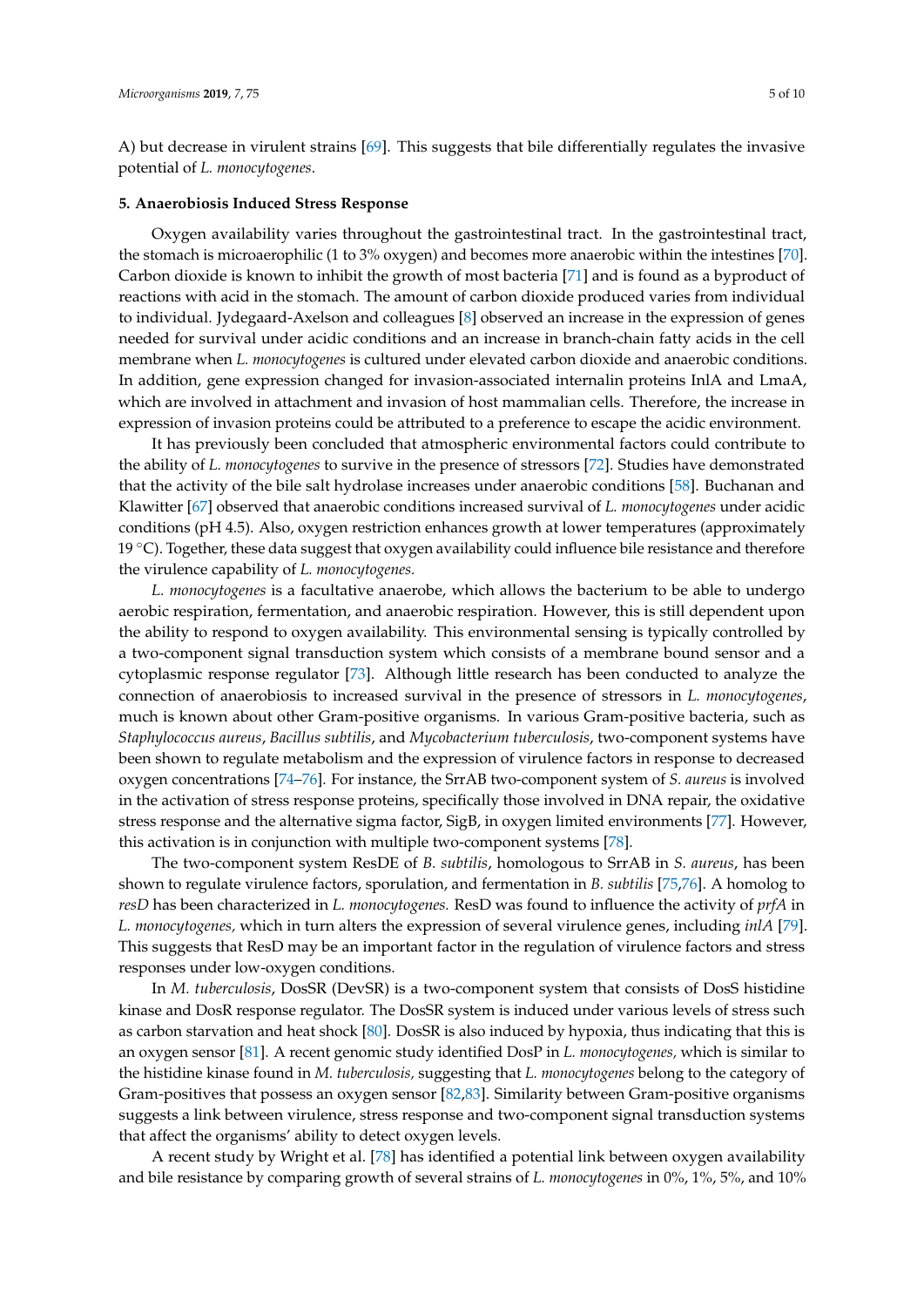porcine bile. Results indicated that bile resistance increased under anaerobic conditions compared to aerobic for virulent strains F2365, 10403S and EGD-e but not avirulent strain HCC23. A comprehensive total proteomic study to identify mechanisms (metabolism and stress response) found that proteins associated with the cell envelope, membrane bioenergetics, cell division, and dehydrogenases involved in NADH:NAD+ alteration were increased under anaerobic conditions [\[84\]](#page-10-11). This suggests that these proteins may be involved in bile resistance during growth anaerobically. However, an oxygen sensor that may regulate these mechanisms has not been identified.

#### **6. Conclusions**

Numerous response systems have been found that confer protection against multiple stressors, including pH, bile, osmolarity and temperature. However, the influence of reduced oxygen availability has not been thoroughly characterized in these systems. For instance, several studies that have analyzed and characterized the bile resistance mechanisms of *L. monocytogenes* were conducted under aerobic conditions. The conditions of the gallbladder and small intestine, where bile salt concentrations are at its highest, is an environment ranging from microaerophilic to anaerobic [\[85\]](#page-10-12). Therefore, aerobic conditions do not accurately model physiological conditions within the human gastrointestinal tract.

Recent research has begun to suggest a connection between oxygen availability and the stress response in Gram-positive bacteria. Future studies include the identification of the potential oxygen sensor responsible for detecting available oxygen concentrations and development of drugs to target this sensor to reduce and prevent infection with *L. monocytogenes*. Therefore, it is imperative that the oxygen response of *L. monocytogenes* be characterized relative to the stress response.

**Funding:** This research received no external funding.

**Acknowledgments:** This work was funded through the NIH COBRE P20GM103646 and NIH INBRE P20GM103476. Author Morgan L. Davis was supported through a graduate research assistantship by the Department of Food Science at the University of Arkansas. Andrew Micciche is acknowledged for his assistance in submitting this manuscript.

**Conflicts of Interest:** The authors declare no conflict of interest.

#### **References**

- <span id="page-6-0"></span>1. Mead, P.S.; Slutsker, L.; Dietz, V.; McCaig, L.F.; Bresee, J.S.; Shapiro, C.; Griffin, P.M.; Tauxe, R.V. Food-related illness and death in the United States. *Emerg. Infect. Dis.* **1999**, *5*, 607–625. [\[CrossRef\]](http://dx.doi.org/10.3201/eid0505.990502) [\[PubMed\]](http://www.ncbi.nlm.nih.gov/pubmed/10511517)
- <span id="page-6-1"></span>2. Buzby, J.C.; Roberts, T.; Jordin Lin, C.T.; MacDonald, J. *Bacterial Foodborne Disease: Medical Costs and Productivity Losses*; United States Department of Agriculture: Washington, DC, USA, 2012.
- <span id="page-6-2"></span>3. Sleator, R.D.; Watson, D.; Hill, C.; Gahan, C.G. The interaction between *Listeria monocytogenes* and the host gastrointestinal tract. *Microbiology* **2009**, *155*, 2463–2475. [\[CrossRef\]](http://dx.doi.org/10.1099/mic.0.030205-0) [\[PubMed\]](http://www.ncbi.nlm.nih.gov/pubmed/19542009)
- <span id="page-6-3"></span>4. Murray, E.G.D.; Webb, R.A.; Swann, M.B.R. A disease of rabbit characterized by a large mononuclear leukocytosis, caused by a hitherto undescribed bacillus bacterium monocytogenes. *J. Pathol. Bacteriol.* **1926**, *29*, 407–439. [\[CrossRef\]](http://dx.doi.org/10.1002/path.1700290409)
- <span id="page-6-4"></span>5. Gellin, B.G.; Broome, C.V. Listeriosis. *J. Am. Med. Assoc.* **1989**, *261*, 1313–1320. [\[CrossRef\]](http://dx.doi.org/10.1001/jama.1989.03420090077035)
- <span id="page-6-6"></span><span id="page-6-5"></span>6. Schlech, W.F. Foodborne Listeriosis. *Clin. Infect. Dis.* **2000**, *31*, 770–775. [\[CrossRef\]](http://dx.doi.org/10.1086/314008) [\[PubMed\]](http://www.ncbi.nlm.nih.gov/pubmed/11017828)
- 7. Freitag, N.E.; Port, G.C.; Miner, M.D. Listeria monocytogenes—From saprophyte to intracellular pathogen. *Nat. Rev. Microbiol.* **2009**, *7*, 623–628. [\[CrossRef\]](http://dx.doi.org/10.1038/nrmicro2171) [\[PubMed\]](http://www.ncbi.nlm.nih.gov/pubmed/19648949)
- <span id="page-6-7"></span>8. Jydegaard-Axelsen, A.M.; Hoiby, P.E.; Holmstrom, K.; Russell, N.; Knochel, S. CO<sub>2</sub>- and anaerobiosis-induced changes in physiology and gene expression of different *Listeria monocytogenes* strains. *Appl. Environ. Microbiol.* **2004**, *70*, 4111–4117. [\[CrossRef\]](http://dx.doi.org/10.1128/AEM.70.7.4111-4117.2004) [\[PubMed\]](http://www.ncbi.nlm.nih.gov/pubmed/15240290)
- <span id="page-6-8"></span>9. Begley, M.; Gahan, C.G.; Hill, C. Bile stress response in Listeria monocytogenes LO28: Adaptation, cross-protection, and identification of genetic loci involved in bile resistance. *Appl. Environ. Microbiol.* **2002**, *68*, 6005–6012. [\[CrossRef\]](http://dx.doi.org/10.1128/AEM.68.12.6005-6012.2002) [\[PubMed\]](http://www.ncbi.nlm.nih.gov/pubmed/12450822)
- 10. Hardy, J.; Francis, K.P.; DeBoer, M.; Chu, P.; Gibbs, K.; Contag, C.H. Extracellular replication of *Listeria monocytogenes* in the murine gall bladder. *Science* **2004**, *303*, 851–853. [\[CrossRef\]](http://dx.doi.org/10.1126/science.1092712) [\[PubMed\]](http://www.ncbi.nlm.nih.gov/pubmed/14764883)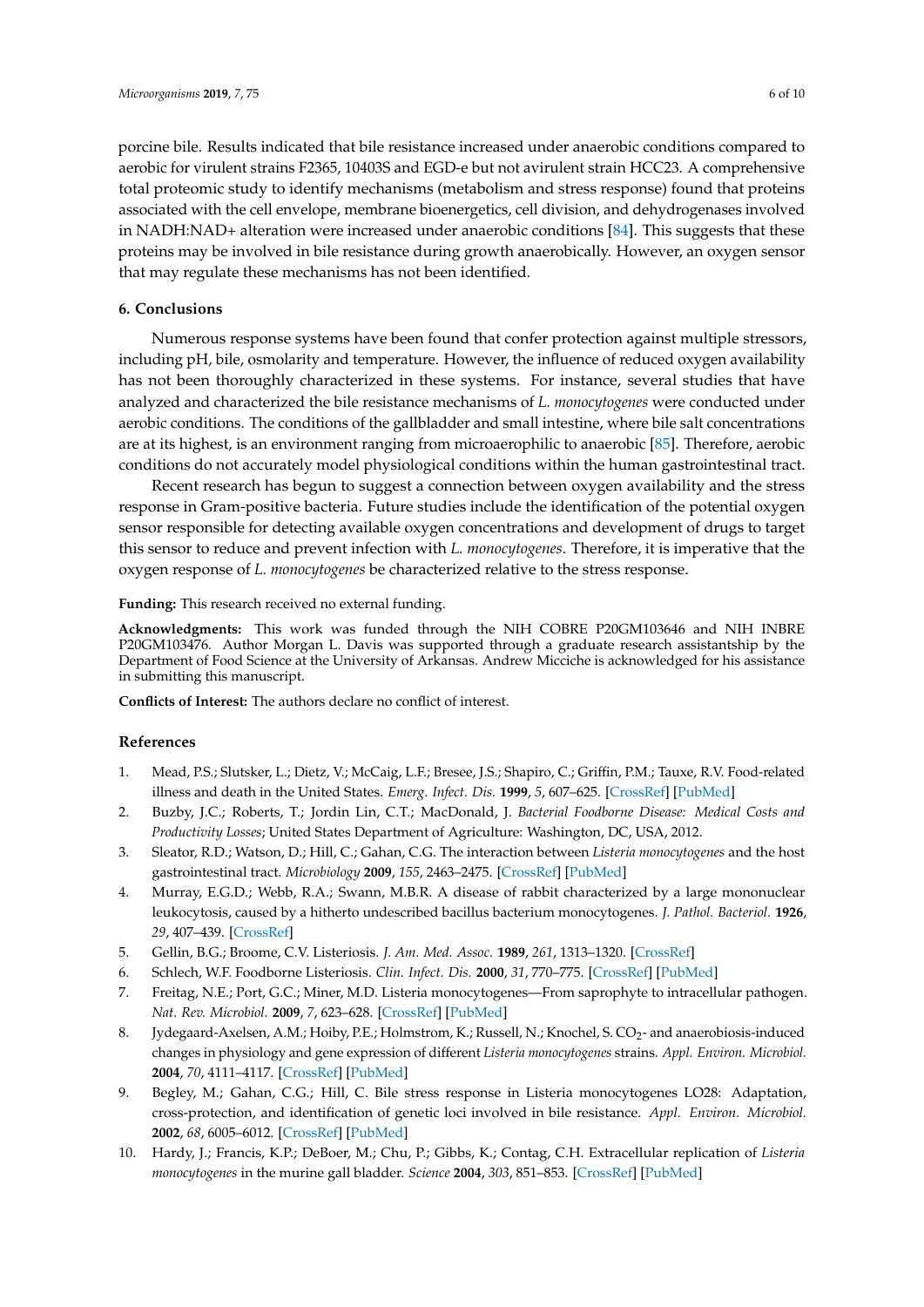- <span id="page-7-0"></span>11. Davis, M.J.; Coote, P.J.; O'Byrne, C.P. Acid tolerance in *Listeria monocytogenes*: The adaptive acid tolerance response (ATR) and growth-phase-dependent acid resistance. *Microbiology* **1996**, *142 Pt. 10*, 2975–2982. [\[CrossRef\]](http://dx.doi.org/10.1099/13500872-142-10-2975)
- <span id="page-7-1"></span>12. Pentecost, M.; Kumaran, J.; Ghosh, P.; Amieva, M.R. *Listeria monocytogenes* Internalin B activates junctional endocytosis to accelerate intestinal invasion. *PLoS Pathog.* **2010**, *6*, e1000900. [\[CrossRef\]](http://dx.doi.org/10.1371/journal.ppat.1000900) [\[PubMed\]](http://www.ncbi.nlm.nih.gov/pubmed/20485518)
- <span id="page-7-2"></span>13. Jensen, V.B.; Harty, J.T.; Jones, B.D. Interactions of the invasive pathogens *Salmonella typhimurium*, *Listeria monocytogenes*, and *Shigella flexneri* with M Cells and Murine Peyer's patches. *Infect. Immun.* **1998**, *66*, 3758–3766. [\[PubMed\]](http://www.ncbi.nlm.nih.gov/pubmed/9673259)
- <span id="page-7-3"></span>14. Nikitas, G.; Deschamps, C.; Disson, O.; Niault, T.; Cossart, P.; Lecuit, M. Transcytosis of *Listeria monocytogenes* across the intestinal barrier upon specific targeting of goblet cell accessible E-cadherin. *J. Exp. Med.* **2011**, *208*, 2263–2277. [\[CrossRef\]](http://dx.doi.org/10.1084/jem.20110560) [\[PubMed\]](http://www.ncbi.nlm.nih.gov/pubmed/21967767)
- <span id="page-7-4"></span>15. Disson, O.; Bleriot, C.; Jacob, J.M.; Serafini, N.; Dulauroy, S.; Jouvion, G.; Fevre, C.; Gessain, G.; Thouvenot, P.; Eberl, G.; et al. Peyer's patch myeloid cells infection by *Listeria* signals through gp38(+) stromal cells and locks intestinal villus invasion. *J. Exp. Med.* **2018**, *215*, 2936–2954. [\[CrossRef\]](http://dx.doi.org/10.1084/jem.20181210) [\[PubMed\]](http://www.ncbi.nlm.nih.gov/pubmed/30355616)
- <span id="page-7-5"></span>16. Eimerman, P.R. *Characterization of Listeria monocytogenes Growth and Colonization of the Murine Gallbladder*; Stanford University: Stanford, CA, USA, 2010.
- <span id="page-7-6"></span>17. Hardy, J.; Margolis, J.J.; Contag, C.H. Induced biliary excretion of *Listeria monocytogenes*. *Infect. Immun.* **2006**, *74*, 1819–1827. [\[CrossRef\]](http://dx.doi.org/10.1128/IAI.74.3.1819-1827.2006) [\[PubMed\]](http://www.ncbi.nlm.nih.gov/pubmed/16495556)
- <span id="page-7-7"></span>18. Walker, S.J.; Archer, P.; Banks, J.G. Growth of *Listeria monocytogenes* at refrigeration temperatures. *J. Appl. Bacteriol.* **1990**, *68*, 157–162. [\[CrossRef\]](http://dx.doi.org/10.1111/j.1365-2672.1990.tb02561.x) [\[PubMed\]](http://www.ncbi.nlm.nih.gov/pubmed/2108109)
- <span id="page-7-8"></span>19. Junttila, J.R.; Niemelä, S.I.; Hirn, J. Minimum growth temperatures of *Listeria monocytogenes* and non-haemolytic listeria. *J. Appl. Bacteriol.* **1988**, *65*, 321–327. [\[CrossRef\]](http://dx.doi.org/10.1111/j.1365-2672.1988.tb01898.x) [\[PubMed\]](http://www.ncbi.nlm.nih.gov/pubmed/3146567)
- <span id="page-7-9"></span>20. Meinersmann, R.J.; Phillips, R.W.; Wiedmann, M.; Berrang, M.E. Multilocus sequence typing of *Listeria monocytogenes* by use of hypervariable genes reveals clonal and recombination histories of three lineages. *Appl. Environ. Microbiol.* **2004**, *70*, 2193–2203. [\[CrossRef\]](http://dx.doi.org/10.1128/AEM.70.4.2193-2203.2004) [\[PubMed\]](http://www.ncbi.nlm.nih.gov/pubmed/15066813)
- <span id="page-7-10"></span>21. Orsi, R.H.; den Bakker, H.C.; Wiedmann, M. *Listeria monocytogenes* lineages: Genomics, evolution, ecology, and phenotypic characteristics. *Int. J. Med. Microbiol.* **2011**, *301*, 79–96. [\[CrossRef\]](http://dx.doi.org/10.1016/j.ijmm.2010.05.002) [\[PubMed\]](http://www.ncbi.nlm.nih.gov/pubmed/20708964)
- <span id="page-7-11"></span>22. Piffaretti, J.C.; Kressebuch, H.; Aeschbacher, M.; Bille, J.; Bannerman, E.; Musser, J.M.; Selander, R.K.; Rocourt, J. Genetic characterization of clones of the bacterium *Listeria monocytogenes* causing epidemic disease. *Proc. Nat. Acad. Sci. USA* **1989**, *86*, 3818–3822. [\[CrossRef\]](http://dx.doi.org/10.1073/pnas.86.10.3818) [\[PubMed\]](http://www.ncbi.nlm.nih.gov/pubmed/2498876)
- <span id="page-7-12"></span>23. Rasmussen, O.F.; Skouboe, P.; Dons, L.; Rossen, L.; Olsen, J.E. *Listeria monocytogenes* exists in at least three evolutionary lines: Evidence from flagellin, invasive associated protein and listeriolysin O genes. *Microbiology* **1995**, *141 Pt 9*, 2053–2061. [\[CrossRef\]](http://dx.doi.org/10.1099/13500872-141-9-2053)
- <span id="page-7-13"></span>24. Ward, T.J.; Ducey, T.F.; Usgaard, T.; Dunn, K.A.; Bielawski, J.P. Multilocus genotyping assays for single nucleotide polymorphism-based subtyping of *Listeria monocytogenes* isolates. *Appl. Environ. Microbiol.* **2008**, *74*, 7629–7642. [\[CrossRef\]](http://dx.doi.org/10.1128/AEM.01127-08) [\[PubMed\]](http://www.ncbi.nlm.nih.gov/pubmed/18931295)
- <span id="page-7-14"></span>25. McLauchlin, J. Distribution of serovars of *Listeria monocytogenes* isolated from different categories of patients with listeriosis. *Eur. J. Clin. Microbiol. Infect. Dis.* **1990**, *9*, 210–213. [\[CrossRef\]](http://dx.doi.org/10.1007/BF01963840) [\[PubMed\]](http://www.ncbi.nlm.nih.gov/pubmed/2110901)
- <span id="page-7-15"></span>26. Swaminathan, B.; Gerner-Smidt, P. The epidemiology of human listeriosis. *Microbes Infect.* **2007**, *9*, 1236–1243. [\[CrossRef\]](http://dx.doi.org/10.1016/j.micinf.2007.05.011) [\[PubMed\]](http://www.ncbi.nlm.nih.gov/pubmed/17720602)
- <span id="page-7-16"></span>27. Czuprynski, C.J.; Faith, N.G.; Steinberg, H. Ability of the *Listeria monocytogenes* strain scott a to cause systemic infection in mice infected by the intragastric route. *Appl. Environ. Microbiol.* **2002**, *68*, 2893–2900. [\[CrossRef\]](http://dx.doi.org/10.1128/AEM.68.6.2893-2900.2002) [\[PubMed\]](http://www.ncbi.nlm.nih.gov/pubmed/12039747)
- <span id="page-7-17"></span>28. Doumith, M.; Cazalet, C.; Simoes, N.; Frangeul, L.; Jacquet, C.; Kunst, F.; Martin, P.; Cossart, P.; Glaser, P.; Buchrieser, C. New aspects regarding evolution and virulence of *Listeria monocytogenes* revealed by comparative genomics and DNA Arrays. *Infect. Immun.* **2004**, *72*, 1072–1083. [\[CrossRef\]](http://dx.doi.org/10.1128/IAI.72.2.1072-1083.2004) [\[PubMed\]](http://www.ncbi.nlm.nih.gov/pubmed/14742555)
- <span id="page-7-18"></span>29. Dussurget, O.; Pizarro-Cerda, J.; Cossart, P. Molecular determinants of *Listeria monocytogenes* virulence. *Annu. Rev. Microbiol.* **2004**, *58*, 587–610. [\[CrossRef\]](http://dx.doi.org/10.1146/annurev.micro.57.030502.090934) [\[PubMed\]](http://www.ncbi.nlm.nih.gov/pubmed/15487949)
- <span id="page-7-19"></span>30. Brehm, K.; Ripio, M.-T.; Kreft, J.; Vázquez-Boland, J.-A. The bvr locus of *Listeria monocytogenes* mediates virulence gene repression by β-glucosides. *J. Bacteriol.* **1999**, *181*, 5024–5032. [\[PubMed\]](http://www.ncbi.nlm.nih.gov/pubmed/10438775)
- <span id="page-7-20"></span>31. Chakraborty, T.; Leimeister-Wächter, M.; Domann, E.; Hartl, M.; Goebel, W.; Nichterlein, T.; Notermans, S. Coordinate regulation of virulence genes in *Listeria monocytogenes* requires the product of the *prfA* gene. *J. Bacteriol.* **1992**, *174*, 568–574. [\[CrossRef\]](http://dx.doi.org/10.1128/jb.174.2.568-574.1992) [\[PubMed\]](http://www.ncbi.nlm.nih.gov/pubmed/1729245)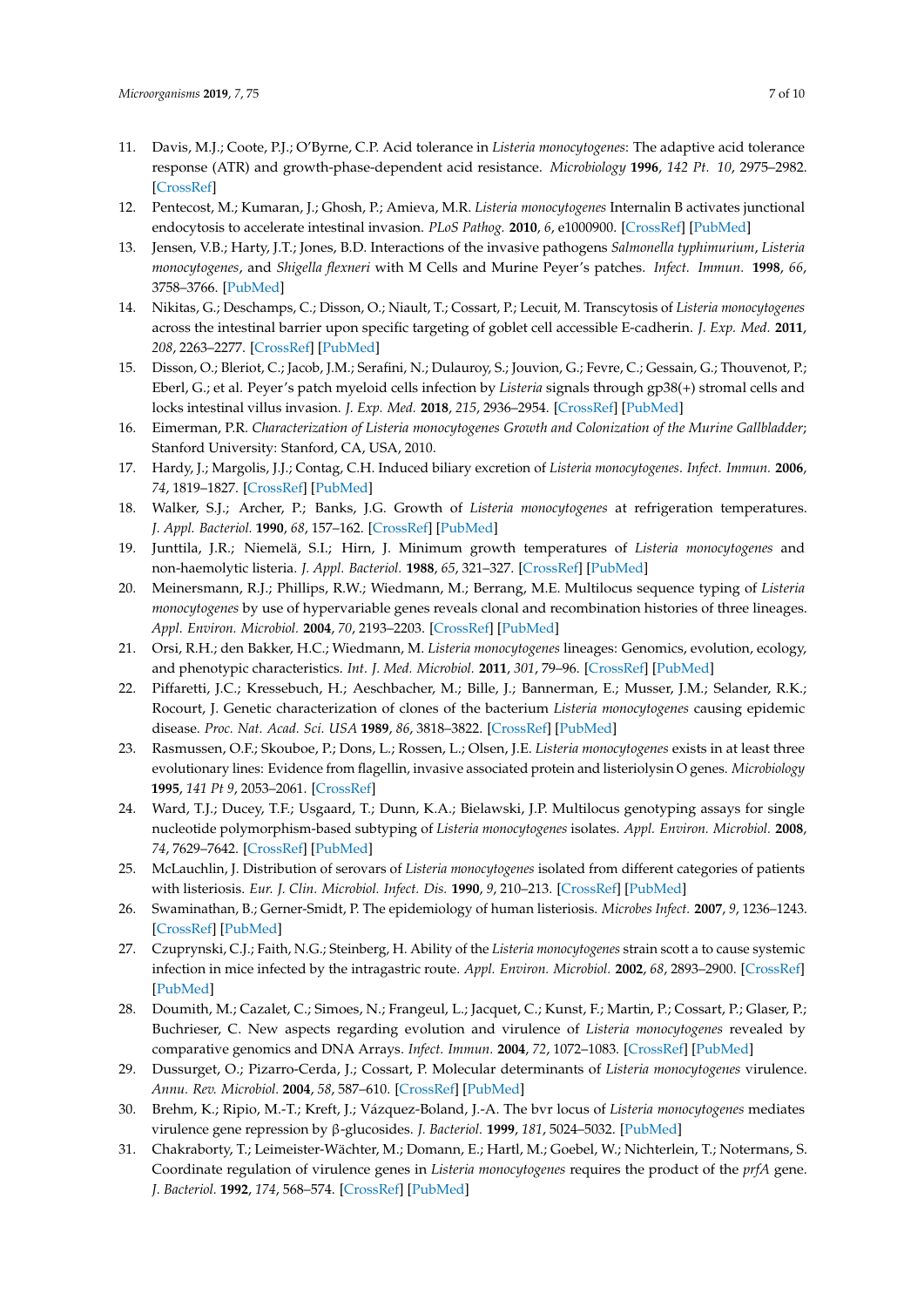- <span id="page-8-0"></span>32. Scortti, M.; Monzo, H.J.; Lacharme-Lora, L.; Lewis, D.A.; Vazquez-Boland, J.A. The PrfA virulence regulon. *Microbes Infect.* **2007**, *9*, 1196–1207. [\[CrossRef\]](http://dx.doi.org/10.1016/j.micinf.2007.05.007) [\[PubMed\]](http://www.ncbi.nlm.nih.gov/pubmed/17764998)
- <span id="page-8-1"></span>33. Marr, A.K.; Joseph, B.; Mertins, S.; Ecke, R.; Muller-Altrock, S.; Goebel, W. Overexpression of PrfA leads to growth inhibition of *Listeria monocytogenes* in glucose-containing culture media by interfering with glucose uptake. *J. Bacteriol.* **2006**, *188*, 3887–3901. [\[CrossRef\]](http://dx.doi.org/10.1128/JB.01978-05) [\[PubMed\]](http://www.ncbi.nlm.nih.gov/pubmed/16707681)
- <span id="page-8-2"></span>34. Vu-Khac, H.; Miller, K.W. Regulation of mannose phosphotransferase system permease and virulence gene expression in *Listeria monocytogenes* by the EII(t)Man transporter. *Appl. Environ. Microbiol.* **2009**, *75*, 6671–6678. [\[CrossRef\]](http://dx.doi.org/10.1128/AEM.01104-09) [\[PubMed\]](http://www.ncbi.nlm.nih.gov/pubmed/19734332)
- <span id="page-8-3"></span>35. Becavin, C.; Bouchier, C.; Lechat, P.; Archambaud, C.; Creno, S.; Gouin, E.; Wu, Z.; Kühbacher, A.; Brisse, S.; Pucciarelli, M.G.; et al. Comparison of widely used *Listeria monocytogenes* strains EGD, 10403S, and EGD-e highlights genomic variations underlying differences in pathogenicity. *mBio* **2014**, *5*, e00969-14. [\[CrossRef\]](http://dx.doi.org/10.1128/mBio.00969-14) [\[PubMed\]](http://www.ncbi.nlm.nih.gov/pubmed/24667708)
- <span id="page-8-4"></span>36. Nadon, C.A.; Bowen, B.M.; Wiedmann, M.; Boor, K.J. Sigma B contributes to PrfA-mediated virulence in *Listeria monocytogenes*. *Infect. Immun.* **2002**, *70*, 3948–3952. [\[CrossRef\]](http://dx.doi.org/10.1128/IAI.70.7.3948-3952.2002) [\[PubMed\]](http://www.ncbi.nlm.nih.gov/pubmed/12065541)
- <span id="page-8-5"></span>37. Moorhead, S.M.; Dykes, G.A. The role of the sigB gene in the general stress response of *Listeria monocytogenes* varies between a strain of serotype 1/2a and a strain of serotype 4c. *Curr. Microbiol.* **2003**, *46*, 461–466. [\[CrossRef\]](http://dx.doi.org/10.1007/s00284-002-3867-6) [\[PubMed\]](http://www.ncbi.nlm.nih.gov/pubmed/12732955)
- <span id="page-8-6"></span>38. Moorhead, S.M.; Dykes, G.A. Influence of the sigB gene on the cold stress survival and subsequent recovery of two *Listeria monocytogenes* serotypes. *Int. J. Food Microbiol.* **2004**, *91*, 63–72. [\[CrossRef\]](http://dx.doi.org/10.1016/S0168-1605(03)00332-5)
- <span id="page-8-7"></span>39. Burall, L.S.; Grim, C.J.; Mammel, M.K.; Datta, A.R. A comprehensive evaluation of the genetic relatedness of *Listeria monocytogenes* serotype 4b variant strains. *Front. Public Health* **2017**, *5*, 241. [\[CrossRef\]](http://dx.doi.org/10.3389/fpubh.2017.00241) [\[PubMed\]](http://www.ncbi.nlm.nih.gov/pubmed/28955706)
- <span id="page-8-8"></span>40. Burall, L.S.; Grim, C.J.; Datta, A.R. A clade of *Listeria monocytogenes* serotype 4b variant strains linked to recent listeriosis outbreaks associated with produce from a defined geographic region in the US. *PLoS ONE* **2017**, *12*, e0176912. [\[CrossRef\]](http://dx.doi.org/10.1371/journal.pone.0176912) [\[PubMed\]](http://www.ncbi.nlm.nih.gov/pubmed/28464038)
- <span id="page-8-9"></span>41. Metz, Z.P.; Ding, T.; Baumler, D.J. Using genome-scale metabolic models to compare serovars of the foodborne pathogen *Listeria monocytogenes*. *PLoS ONE* **2018**, *13*, e0198584. [\[CrossRef\]](http://dx.doi.org/10.1371/journal.pone.0198584) [\[PubMed\]](http://www.ncbi.nlm.nih.gov/pubmed/29879172)
- <span id="page-8-10"></span>42. Pirone-Davies, C.; Chen, Y.; Pightling, A.; Ryan, G.; Wang, Y.; Yao, K.; Hoffmann, M.; Allard, M.W. Genes significantly associated with lineage II food isolates of *Listeria monocytogenes*. *BMC Genom.* **2018**, *19*, 708. [\[CrossRef\]](http://dx.doi.org/10.1186/s12864-018-5074-2) [\[PubMed\]](http://www.ncbi.nlm.nih.gov/pubmed/30253738)
- <span id="page-8-11"></span>43. O'Driscoll, B.; Gahan, C.G.; Hill, C. Adaptive acid tolerance response in *Listeria monocytogenes*: Isolation of an acid-tolerant mutant which demonstrates increased virulence. *Appl. Environ. Microbiol.* **1996**, *62*, 1693–1698. [\[PubMed\]](http://www.ncbi.nlm.nih.gov/pubmed/8633868)
- <span id="page-8-12"></span>44. Small, P.L.C.; Waterman, S.R. Acid stress, anaerobiosis and gadCB: Lessons from *Lactococcus lactis* and *Escherichia coli*. *Trends Microbiol.* **1998**, *6*, 214–216. [\[CrossRef\]](http://dx.doi.org/10.1016/S0966-842X(98)01285-2)
- <span id="page-8-13"></span>45. Cotter, P.D.; Gahan, C.G.M.; Hill, C. A glutamate decarboxylase system protects *Listeria monocytogenes* in gastric fluid. *Mol. Microbiol.* **2001**, *40*, 465–475. [\[CrossRef\]](http://dx.doi.org/10.1046/j.1365-2958.2001.02398.x) [\[PubMed\]](http://www.ncbi.nlm.nih.gov/pubmed/11309128)
- <span id="page-8-14"></span>46. Sanders, J.W.; Leenhouts, K.; Burghoorn, J.; Brands, J.R.; Venema, G.; Kok, J. A chloride-inducible acid resistance mechanism in *Lactococcus lactis* and its regulation. *Mol. Microbiol.* **1998**, *27*, 299–310. [\[CrossRef\]](http://dx.doi.org/10.1046/j.1365-2958.1998.00676.x) [\[PubMed\]](http://www.ncbi.nlm.nih.gov/pubmed/9484886)
- 47. De Biase, D.; Tramonti, A.; Bossa, F.; Visca, P. The response to stationary-phase stress conditions in *Escherichia coli*: Role and regulation of the glutamic acid decarboxylase system. *Mol. Microbiol.* **1999**, *32*, 1198–1211. [\[CrossRef\]](http://dx.doi.org/10.1046/j.1365-2958.1999.01430.x) [\[PubMed\]](http://www.ncbi.nlm.nih.gov/pubmed/10383761)
- <span id="page-8-15"></span>48. Blankenhorn, D.; Phillips, J.; Slonczewski, J.L. Acid- and base-induced proteins during aerobic and anaerobic growth of *Escherichia coli* revealed by two-dimensional gel electrophoresis. *J. Bacteriol.* **1999**, *181*, 2209–2216. [\[PubMed\]](http://www.ncbi.nlm.nih.gov/pubmed/10094700)
- <span id="page-8-16"></span>49. Neuhaus, K.; Satorhelyi, P.; Schauer, K.; Scherer, S.; Fuchs, T. Acid shock of *Listeria monocytogenes* at low environmental temperatures induces prfA, epithelial cell invasion, and lethality towards *Caenorhabditis elegans*. *BMC Genom.* **2013**, *14*, 285. [\[CrossRef\]](http://dx.doi.org/10.1186/1471-2164-14-285) [\[PubMed\]](http://www.ncbi.nlm.nih.gov/pubmed/23622257)
- <span id="page-8-17"></span>50. Vlahcevic, Z.R. Regulation of cholesterol 7 alpha-hydroxylase by different effectors. *Ital. J. Gastroenterol* **1996**, *28*, 337–339. [\[PubMed\]](http://www.ncbi.nlm.nih.gov/pubmed/8891849)
- <span id="page-8-18"></span>51. Dowd, G.C.; Joyce, S.A.; Hill, C.; Gahan, C.G. Investigation of the mechanisms by which *Listeria monocytogenes* grows in porcine gallbladder bile. *Infect. Immun.* **2011**, *79*, 369–379. [\[CrossRef\]](http://dx.doi.org/10.1128/IAI.00330-10) [\[PubMed\]](http://www.ncbi.nlm.nih.gov/pubmed/20937762)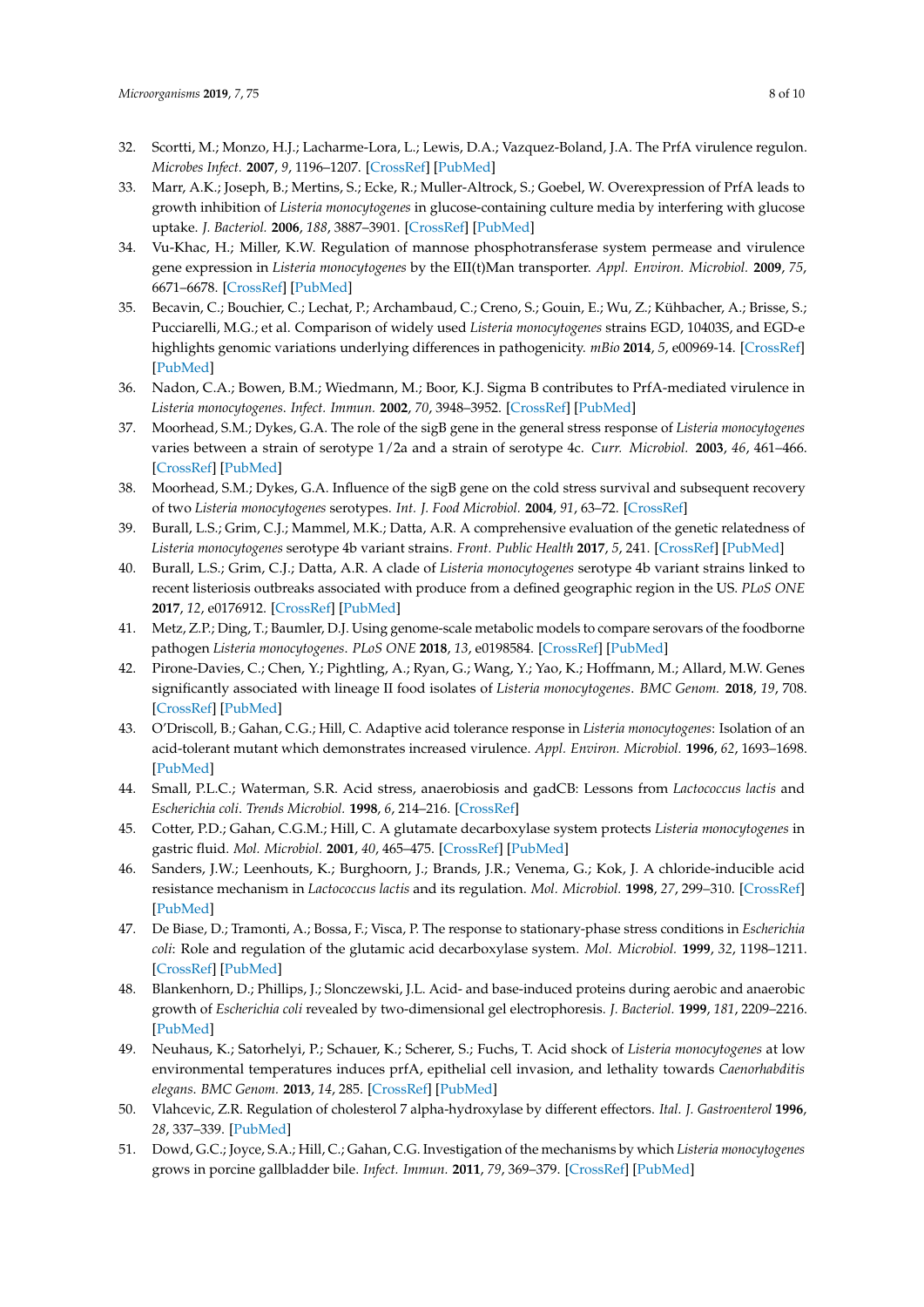- <span id="page-9-0"></span>52. Ridlon, J.M.; Kang, D.J.; Hylemon, P.B. Bile salt biotransformations by human intestinal bacteria. *J. Lipid Res.* **2006**, *47*, 241–259. [\[CrossRef\]](http://dx.doi.org/10.1194/jlr.R500013-JLR200) [\[PubMed\]](http://www.ncbi.nlm.nih.gov/pubmed/16299351)
- <span id="page-9-1"></span>53. Chiang, J.Y. Bile acids: Regulation of synthesis. *J. Lipid Res.* **2009**, *50*, 1955–1966. [\[CrossRef\]](http://dx.doi.org/10.1194/jlr.R900010-JLR200) [\[PubMed\]](http://www.ncbi.nlm.nih.gov/pubmed/19346330)
- <span id="page-9-2"></span>54. Begley, M.; Kerr, C.; Hill, C. Exposure to bile influences biofilm formation by *Listeria monocytogenes*. *Gut Pathog.* **2009**, *1*, 11. [\[CrossRef\]](http://dx.doi.org/10.1186/1757-4749-1-11) [\[PubMed\]](http://www.ncbi.nlm.nih.gov/pubmed/19476630)
- 55. Gunn, J.S. Mechanisms of bacterial resistance and response to bile. *Microbes Infect.* **2000**, *2*, 907–913. [\[CrossRef\]](http://dx.doi.org/10.1016/S1286-4579(00)00392-0)
- <span id="page-9-3"></span>56. Bernstein, C.; Bernstein, H.; Payne, C.M.; Beard, S.E.; Schneider, J. Bile salt activation of stress response promoters in *Escherichia coli*. *Curr. Microbiol.* **1999**, *39*, 68–72. [\[CrossRef\]](http://dx.doi.org/10.1007/s002849900420) [\[PubMed\]](http://www.ncbi.nlm.nih.gov/pubmed/10398829)
- <span id="page-9-4"></span>57. Begley, M.; Gahan, C.G.; Hill, C. The interaction between bacteria and bile. *FEMS Microbiol. Rev.* **2005**, *29*, 625–651. [\[CrossRef\]](http://dx.doi.org/10.1016/j.femsre.2004.09.003) [\[PubMed\]](http://www.ncbi.nlm.nih.gov/pubmed/16102595)
- <span id="page-9-5"></span>58. Dussurget, O.; Cabanes, D.; Dehoux, P.; Lecuit, M.; Buchrieser, C.; Glaser, P.; Cossart, P. *Listeria monocytogenes* bile salt hydrolase is a PrfA-regulated virulence factor involved in the intestinal and hepatic phases of listeriosis. *Mol. Microbiol.* **2002**, *45*, 1095–1106. [\[CrossRef\]](http://dx.doi.org/10.1046/j.1365-2958.2002.03080.x) [\[PubMed\]](http://www.ncbi.nlm.nih.gov/pubmed/12180927)
- <span id="page-9-6"></span>59. Begley, M.; Sleator, R.D.; Gahan, C.G.; Hill, C. Contribution of three bile-associated loci, bsh, pva, and btlB, to gastrointestinal persistence and bile tolerance of *Listeria monocytogenes*. *Infect. Immun.* **2005**, *73*, 894–904. [\[CrossRef\]](http://dx.doi.org/10.1128/IAI.73.2.894-904.2005) [\[PubMed\]](http://www.ncbi.nlm.nih.gov/pubmed/15664931)
- <span id="page-9-7"></span>60. Sleator, R.D.; Wemekamp-Kamphuis, H.H.; Gahan, C.G.; Abee, T.; Hill, C. A PrfA-regulated bile exclusion system (BilE) is a novel virulence factor in *Listeria monocytogenes*. *Mol. Microbiol.* **2005**, *55*, 1183–1195. [\[CrossRef\]](http://dx.doi.org/10.1111/j.1365-2958.2004.04454.x) [\[PubMed\]](http://www.ncbi.nlm.nih.gov/pubmed/15686563)
- <span id="page-9-8"></span>61. Franz, C.M.A.P.; Specht, I.; Haberer, P.; Holzapfel, W.H. Bile salt hydrolase activity of enterococci isolated from food: Screening and quantitative determination. *J. Food Prot.* **2001**, *64*, 725–729. [\[CrossRef\]](http://dx.doi.org/10.4315/0362-028X-64.5.725) [\[PubMed\]](http://www.ncbi.nlm.nih.gov/pubmed/11348009)
- <span id="page-9-9"></span>62. Grill, J.P.; Cayuela, C.; Antoine, J.M.; Schneider, F. Isolation and characterization of a *Lactobacillus amylovorus* mutant depleted in conjugated bile salt hydrolase activity: Relation between activity and bile salt resistance. *J. Appl. Microbiol.* **2000**, *89*, 553–563. [\[CrossRef\]](http://dx.doi.org/10.1046/j.1365-2672.2000.01147.x) [\[PubMed\]](http://www.ncbi.nlm.nih.gov/pubmed/11054157)
- <span id="page-9-10"></span>63. Tanaka, H.; Hashiba, H.; Mierau, I.; Kok, J. Bile salt hydrolase of *Bifidobacterium longum*—Biochemical and genetic characterization. *Appl. Environ. Microbiol.* **2000**, *66*, 2502–2512. [\[CrossRef\]](http://dx.doi.org/10.1128/AEM.66.6.2502-2512.2000) [\[PubMed\]](http://www.ncbi.nlm.nih.gov/pubmed/10831430)
- <span id="page-9-11"></span>64. Ferreira, A.; Sue, D.; O'Byrne, C.P.; Boor, K.J. Role of *Listeria monocytogenes* B in survival of lethal acidic conditions and in the acquired acid tolerance response. *Appl. Environ. Microbiol.* **2003**, *69*, 2692–2698. [\[CrossRef\]](http://dx.doi.org/10.1128/AEM.69.5.2692-2698.2003) [\[PubMed\]](http://www.ncbi.nlm.nih.gov/pubmed/12732538)
- <span id="page-9-12"></span>65. Sue, D. B-dependent expression patterns of compatible solute transporter genes opuCA and lmo1421 and the conjugated bile salt hydrolase gene bsh in *Listeria monocytogenes*. *Microbiology* **2003**, *149*, 3247–3256. [\[CrossRef\]](http://dx.doi.org/10.1099/mic.0.26526-0) [\[PubMed\]](http://www.ncbi.nlm.nih.gov/pubmed/14600237)
- <span id="page-9-13"></span>66. Van der Veen, S.; van Schalkwijk, S.; Molenaar, D.; de Vos, W.M.; Abee, T.; Wells-Bennik, M.H. The SOS response of *Listeria monocytogenes* is involved in stress resistance and mutagenesis. *Microbiology* **2010**, *156*, 374–384. [\[CrossRef\]](http://dx.doi.org/10.1099/mic.0.035196-0) [\[PubMed\]](http://www.ncbi.nlm.nih.gov/pubmed/19892760)
- <span id="page-9-14"></span>67. Yuewei, H.; Raengpradub, S.; Schwab, U.; Loss, C.; Orsi, R.H.; Wiedmann, M.; Boor, K.J. Phenotypic and transcriptomic analyses demonstrate interactions between the transcriptional regulators CtsR and Sigma B in *Listeria monocytogenes*. *Appl. Environ. Microbiol.* **2007**, *73*, 7967–7980.
- <span id="page-9-15"></span>68. Milohanic, E.; Glaser, P.; Coppée, J.-Y.; Frangeul, L.; Vega, Y.; Vázquez-Boland, J.A.; Kunst, F.; Cossart, P.; Buchrieser, C. Transcriptome analysis of *Listeria monocytogenes* identifies three groups of genes differently regulated by PrfA. *Mol. Microbiol.* **2003**, *47*, 1613–1625. [\[CrossRef\]](http://dx.doi.org/10.1046/j.1365-2958.2003.03413.x) [\[PubMed\]](http://www.ncbi.nlm.nih.gov/pubmed/12622816)
- <span id="page-9-16"></span>69. Payne, A.; Schmidt, T.B.; Nanduri, B.; Pendarvis, K.; Pittman, J.R.; Thornton, J.A.; Grissett, J.; Donaldson, J.R. Proteomic analysis of the response of *Listeria monocytogenes* to bile salts under anaerobic conditions. *J. Med. Microbiol.* **2013**, *62*, 25–35. [\[CrossRef\]](http://dx.doi.org/10.1099/jmm.0.049742-0) [\[PubMed\]](http://www.ncbi.nlm.nih.gov/pubmed/22977076)
- <span id="page-9-17"></span>70. He, G.; Shankar, R.A.; Chzhan, M.; Samouilov, A.; Kuppusamy, P.; Zweier, J.L. Noninvasive measurement of anatomic structure and intraluminal oxygenation in the gastrointestinal tract of living mice with spatial and spectral EPR imaging. *Proc. Nat. Acad. Sci. USA* **1999**, *96*, 4586–4591. [\[CrossRef\]](http://dx.doi.org/10.1073/pnas.96.8.4586) [\[PubMed\]](http://www.ncbi.nlm.nih.gov/pubmed/10200306)
- <span id="page-9-18"></span>71. Gill, C.O.; Tan, K.H. Effect of carbon dioxide on growth of meat spoilage bacteria. *Appl. Environ. Microbiol.* **1980**, *39*, 317–319. [\[PubMed\]](http://www.ncbi.nlm.nih.gov/pubmed/16345503)
- <span id="page-9-19"></span>72. King, T.; Ferenci, T.; Szabo, E.A. The effect of growth atmosphere on the ability of *Listeria monocytogenes* to survive exposure to acid, proteolytic enzymes and bile salts. *Int. J. Food Microbiol.* **2003**, *84*, 133–143. [\[CrossRef\]](http://dx.doi.org/10.1016/S0168-1605(02)00404-X)